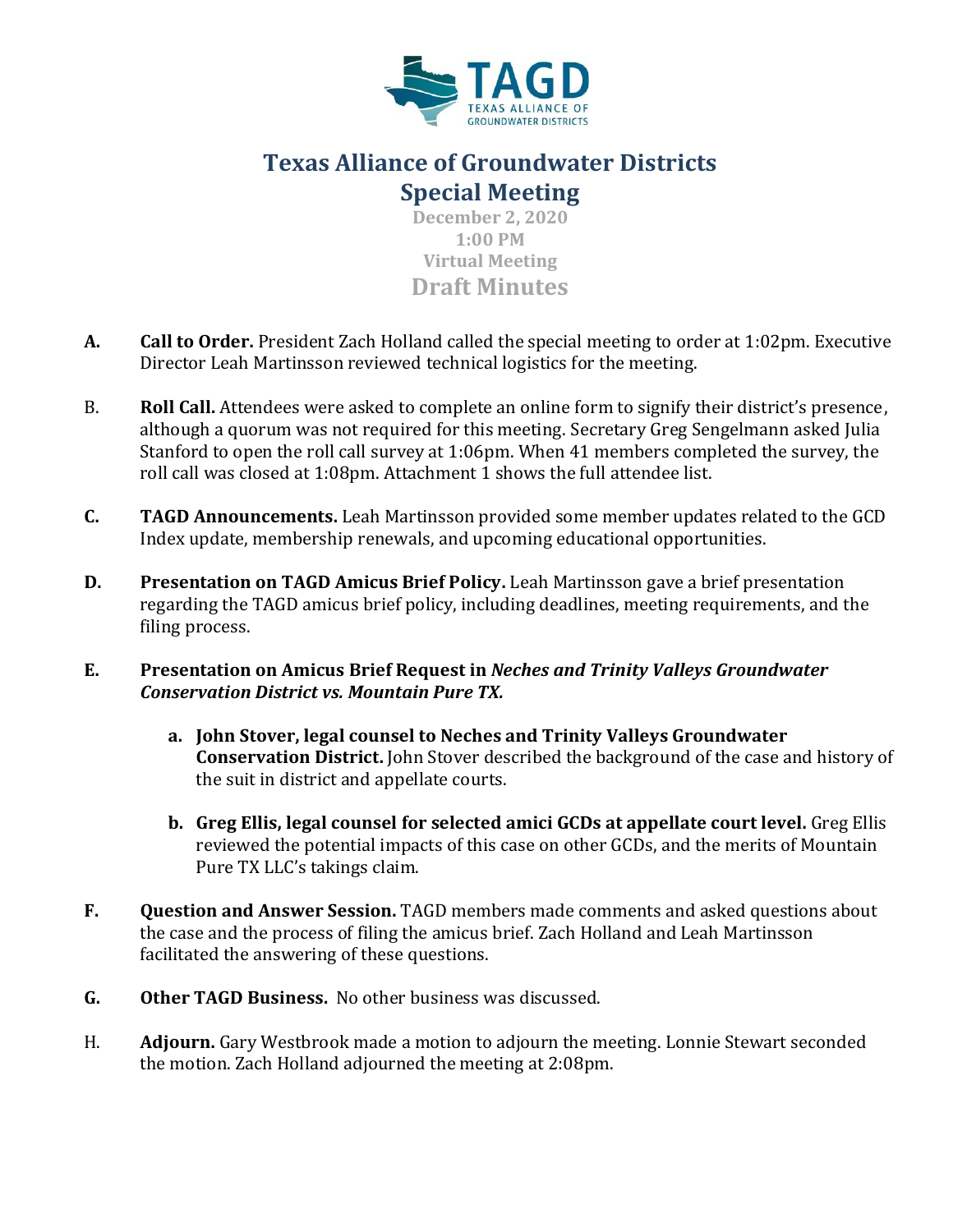

## Attachment 1 Voting GCD Members Participating in the December 2, 2020 Special Meeting

- Bee GCD
- Bluebonnet GCD
- Brazoria County GCD
- Brazos Valley GCD
- Central Texas GCD
- Clearwater UWCD
- Coastal Bend GCD
- Coastal Plains GCD
- Cow Creek GCD
- Evergreen UWCD
- Fayette County GCD
- Gonzales County UWCD
- Guadalupe County GCD
- Hays Trinity GCD
- Headwaters GCD
- Hemphill County UWCD
- Irion Co WCD
- Jeff Davis County UWCD
- Kenedy County GCD
- Kimble County GCD
- Kinney County GCD
- Llano Estacado UWCD
- Live Oak UWCD
- McMullen GCD
- Menard County UWD
- Mesa UWCD
- Mesquite GCD
- Mid-East Texas GCD
- Neches & Trinity Valleys GCD
- North Plains GCD
- North Texas GCD
- Panhandle GCD
- Pineywoods GCD